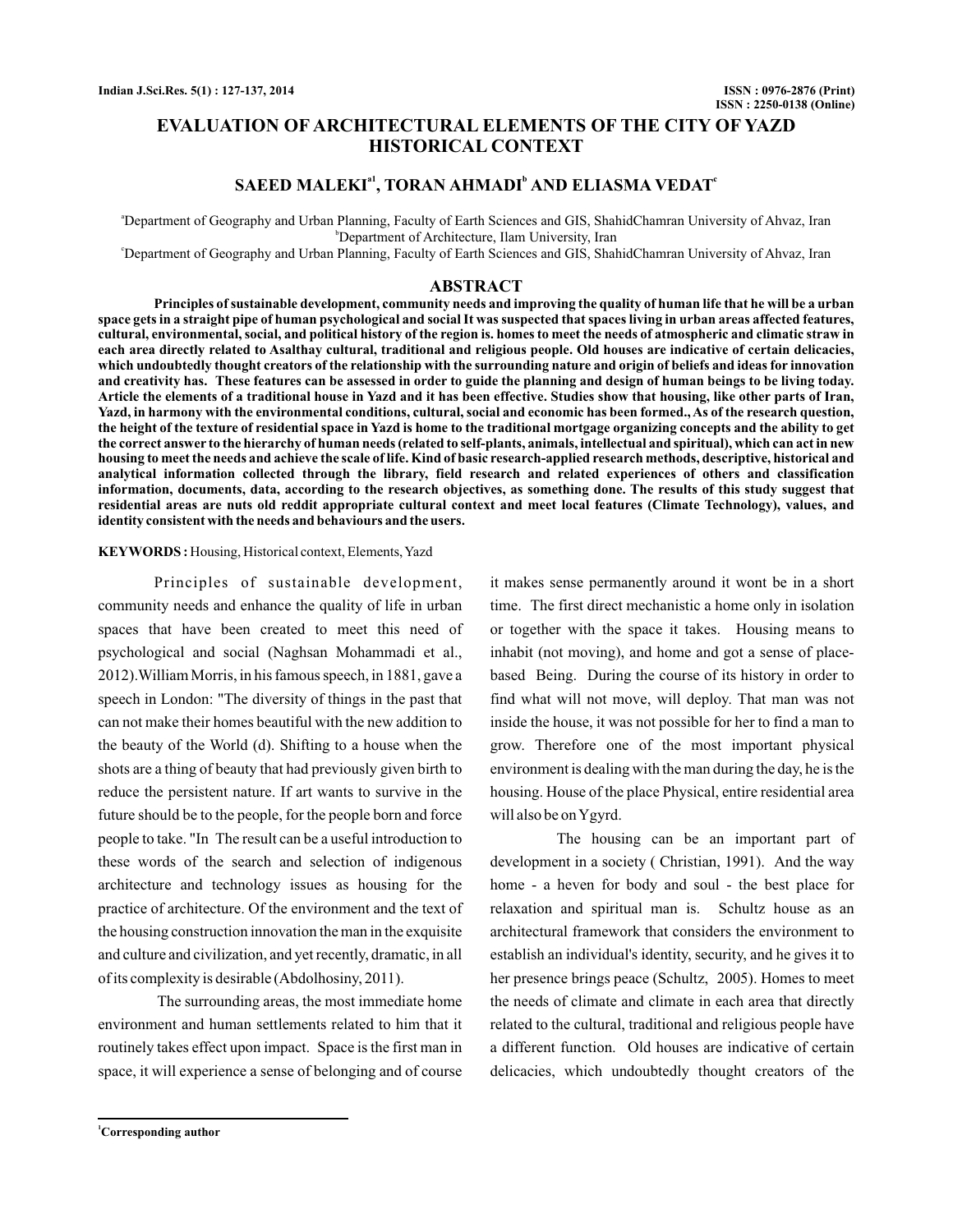relationship with the surrounding nature and origin of beliefs and ideas for innovation and creativity has (Moradi, 2002). These features can be assessed in order to guide the planning and design of human beings to be living today

Therefore, the most detailed study of the atmosphere that we can provide insight into the concept of sustainability in every culture, is home. Detailed consultative housing and components manufacturer can correct way to understand the culture, architecture and housing settlements in the territory. Previously, people with all the features of belief, culture and creative abilities and understanding of the environment, an integral part of their process, design and construction of their homes. Course, one of the consequences of technological advancement, equal and uniform throughout the country in the architectural and urban contemporary. Buildings that are now in Tabriz, Kerman, Mashhad, Shiraz, Yazd, Hamedan, so is not that different from each other, while the earlier buildings, neighbourhoods and the urban context of culture and taste characteristics of the native inhabitants they represent. The properties of tissue destroyed towns and villages are cut off from their culture and history. Technology system and adjustments are defined as the characteristics of the local culture and sensitivity is not much. In other words, "the denial of technology to try to establish an international character, with the same features of the world. If architecture is profoundly different culture and architecture that separates it from other, related"(Shayanfar, 2008).

What today considered architects and planners are and man the innately interested presence at the spaces is the human aspect of this space is. Understanding of space Old residential building and its components, CPR and reflect the identity of the modern housing units built to accommodate modern technology with native functionality of various environmental conditions to be effective. In this regard, the first City Yazd city and the second largest adobe city in the world meet old legacy of residential structures in the traditional credit and this is reflected in its architecture has been selected. In the consultative study: "How old houses and its components" Yazd and why anthropological spirit and the physical body is the cognitive environment.

### **RESEARCH OBJECTIVES**

Informative historical research and understand its teachings and practices of the past for the present and future of the community is very helpful. Previous studies found the complexity and latency of the current thinking on social, cultural and other human beings and their actions and beliefs and thoughts are with stable and unstable elements in the various aspects of the decision is an effective and realistic.

The aim of the study was to investigate the residential areas of old houses inYazd be given to the correct concepts and the ability to meet traditional mortgage organizing hierarchy of human needs (related to self-plants, animals, intellectual and spiritual), the practical solutions can scale to meet the needs of new housing and living today's gain.

## **MATERIALSAND METHODS**

Basic research - applied research methods, descriptive, historical and analytical information collected through the library, athletics, research and other experiences related to and classified information, documents, data, according to the study, the subject is.

## **SCOPE OFTHE STUDY**

Yazd with the area of 50/99 square kilometers of the historical and administrative center is Yazd. The average elevation of 1230 meters above sea level, the city is located in central Iranian plateau (Ziarat, 2002). The climate of the country is hot and dry parts of the city. Adobe city of Yazd's first and second largest city of the world. The city in its historical context in the form of old houses with traditional architecture plans are introverted. Features an introvert home, no direct visual contact with the interior spaces of urban spaces and different spaces within the element like yard or The house is organized, so that Rosen and openings are open to the elements. Lack of visual communication can be discussed directly with urban spaces and cultural climate of the angles studied (Memarian, 1997).

Refers to the historical old city of Yazd. It has an area of over 700 hectares. Historical texture of Yazd is an organic set of relationships between its components are very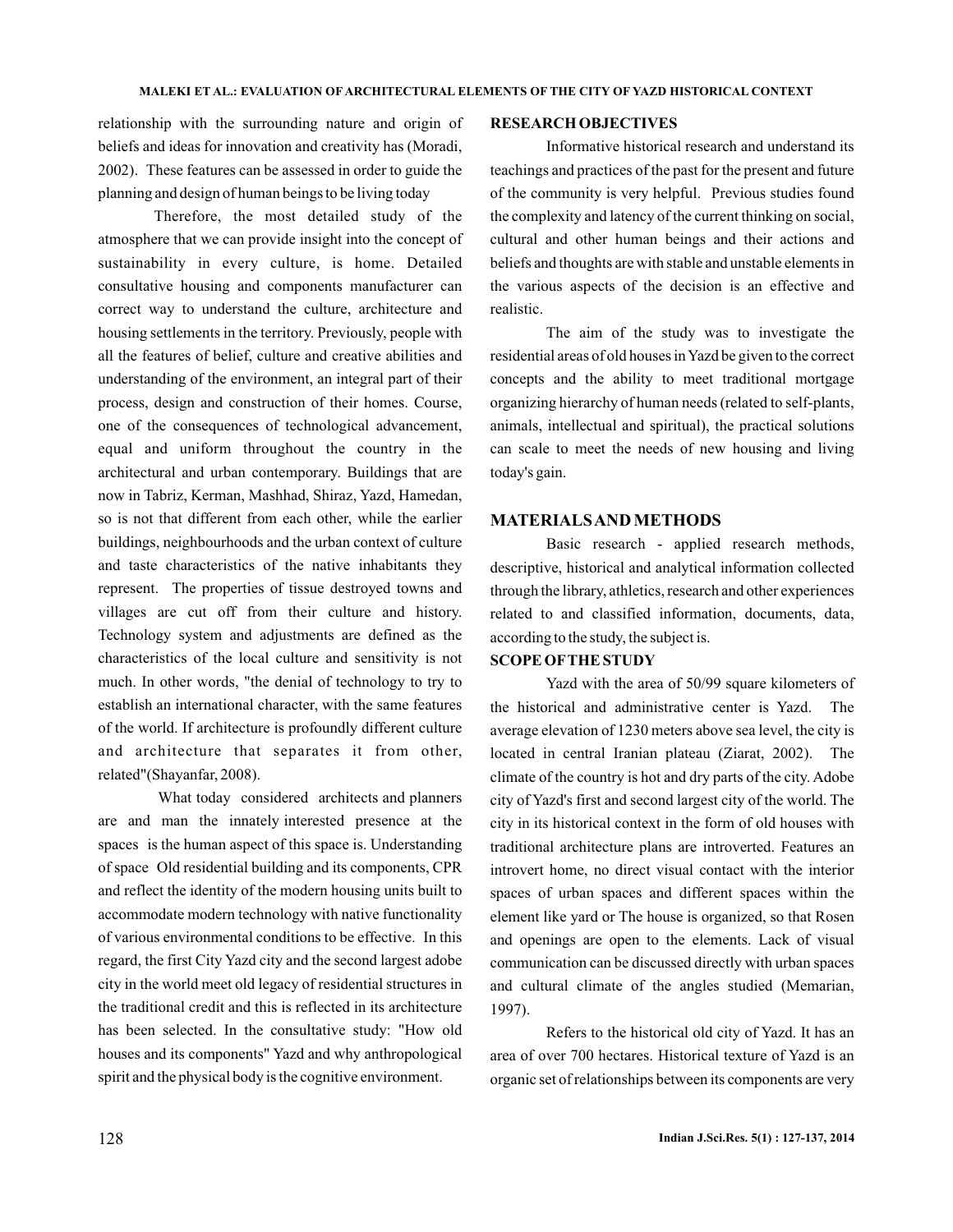

**Figure 1: Location city and its divisions**

complex rules. The city is influenced by the historical context of housing forms and yet at the same position in terms of urban housing has many limitations. Historical context, most with a two-storey housing, it is compressed together are limited by the narrow streets leading to the main street (Agha Safari et al., 2010). Ruled this part of the city under a municipality, Historic District is the name of the municipality. during the early part of the core cities and buildings of historical or Kohandejh the Achaemenid period before the first Pahlavi period are.

Older neighborhoods include the historic main street, I weave between April and Martyr Rajai Southern Boulevard in West Saudi Martyr state and Islamabad, mobilization and Fajr Blvd in East Fhadan street, ten feet north of the Prophet and Lane Saraj.

The historical context of the city of al-Muzaffar saw a lot of development and town center and mosque within the same area and surrounding localities were extended and expanded to the south and the gates of the Old city of the mosque and built markets was. After establishing itself as a creator of life of streak neighbourhood centers are new, they are formed in the vicinity of residential context. If we imagine that the streets Imam, insurrection, Salman Farsi, and S. Rose did not establish the greatness and vastness of the historical context, we can find a partitioning of Yazd. Tissue that could be an area of approximately 1,400 hectares, but the area is now a coherent historical context of the city's cultural center - located in the historic

heart of this area is over 700 acres of ancient and historical cities of Iran is the special feature. Each organization has a specific area of Yazd is an old neighbourhood that the neighbourhood is distinct from other neighbourhoods. Placement of signs and spaces between different neighbourhoods and communities have a significant role in the formation of neighbourhood.

# **ARCHITECTURAL TYPOLOGY OF RESIDENTIAL BUILDINGS, OLD**

The formation of the complex architecture of Iran, either individually or as a Time and time Place the By combining the three patterns of open space has been closed and semi-open (Haeri, 2009). Combining these three types of space in residential architecture in most parts of Iran, the climatic characteristics of the region and coordinating role in life is family. Spaces forming the old house can be divided into three categories:

## **Open Spaces**

Iran is home to several traditional outdoor is very important that each can play in the lives of the residents of the house. These areas include: courtyard, platform Sharmy, and the roof terrace is.

## **Semi-open spaces**

Between closed and open spaces in houses Iran, there is an intermediate space or half space covered area called (Asadpour, 2006). These spaces play an important role in creating a visual connection between the open and closed, and the nature of life is highlighted. Areas covered include: entrance, porch, and the porch is a spring house.

## **Closed spaces**

Company of three elements: roof, wall, floor and all components such as doors, windows and Rosen raised indoors. In such an atmosphere, depending on the scale and varied range of sizes and with different functions are included. Including underground and indoor areas of the room.

Primarily as yard space (Outdoor), house, located in the center of the old house is among the most important areas. The dominant architectural feature of old houses to Description The following Are:

- Form Plan: Outside Central. ●
- Number Floors: mostly A Class. ●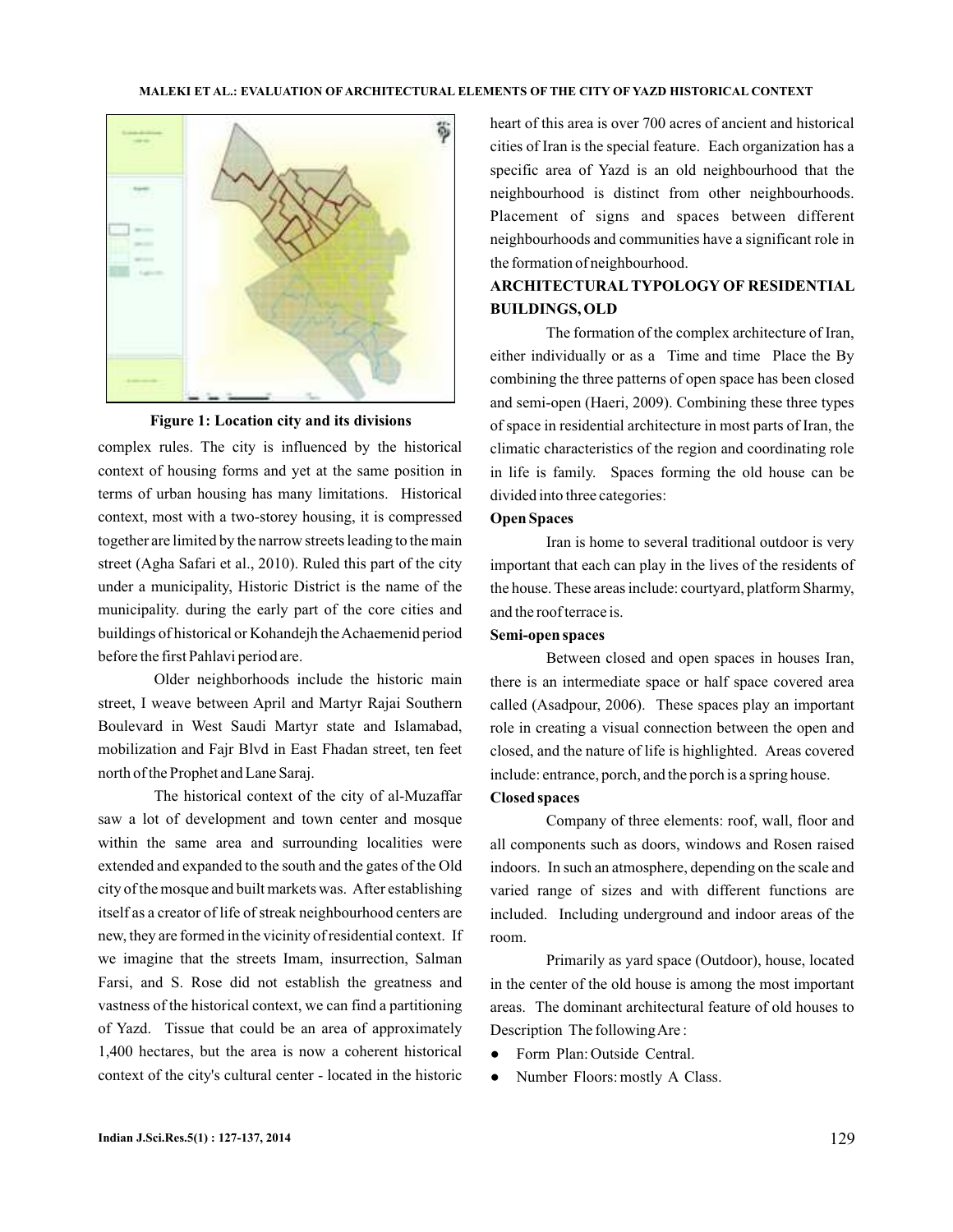| Houses Hyath                          |                        |                                    |  | Home Several Hyath        |                                               |                                |                                              |  |  |
|---------------------------------------|------------------------|------------------------------------|--|---------------------------|-----------------------------------------------|--------------------------------|----------------------------------------------|--|--|
| Previous Only<br>With Hall<br>At Side | With A Space<br>+ Hall | Next Hall<br>Four Space<br>woSpace |  | With Subjects<br>Parallel | With Subjects<br>Parallel But<br>Non-adjacent | With Subjects<br>Perpendicular | The<br>Combined<br>mode<br>From <sub>3</sub> |  |  |
|                                       |                        |                                    |  |                           |                                               |                                |                                              |  |  |

**Table 1: In the yard of an old house**

References: Hosseini, 2006 and the authors of the studies.

● Materials Manufacturing: ClayAnd Flower.

● Features Architecture : Symmetry and proportion courtyard central at the using from space green pool and beautiful garden at it show importance courtyard central to title area comfort at house.

There is a central courtyard garden center and heart of the house, traditional home in Iran, is a manifestation of introspection. Introspection, a feature that looks at the significance level of expression of the conscience in the making and the unseen, the emphasis on the interpretation of the divine attributes (backend) is.

#### ● **VernacularArchitecture**

Vernacular architecture is sometimes called Architecture without Architects. Prmnatryn product is in transit from one place to another man, according to different circumstances and culture of the people and every place has appeared in each region according to the values. Vernacular architecture discussed under titles such as spontaneous architecture, folk, country, folk, traditional, unpretentious, and so forth becomes an instrument improvisation (Memarian, 2008).

#### ● **The concept of sustainability**

McLaren believes that "sustainability" as describing a desired state or set of conditions is stable over time. All definitions of sustainability in the context of a common survival. In other words, if all the definitions stated in the stability and survival of certain know. It can be said that at least the survival Whatever it continues over time, the interest of stability, and it can be described "sustainable," it can be considered. Stability refers to the artifacts and the more accurate description of the whole range of what are referred to as "partial" because it is undisputed that the setup does not remain stable and the material world is dying and the tradition of the material to life create that the material world is being allocated. As testimony to the life of the people and communities we are seeing material.

Enduring stability of the phenomenon of persistence of the pattern, method or system of these phenomena over a long time. In this case, the principle features of the phenomenon with all its material and immaterial is not, but in each period is based on a model of a stable, repeatable and in this way continue to. This replicates and all courses to improve their Baztkrar more in harmony with its surrounding circumstances. In fact, consistent with a positive effect on the development of social, economic, environmental and other public places, and times are measured in (Cowan, 2005).

## ● **Sustainable architecture and principles**

Due to environmental problems and crises also on track to achieve environmental and development And achieving sustainable goals development stable, sustainable environmental relationship with architecture importance large finds. The concepts of sustainability and sustainable development in the fuhsy new architecture to architecture, sustainable or green architecture, architecture ecological and or architecture. Environment created where all with concept the same with a common purpose.AndArchitecture Environmentally sound implication are. approaches to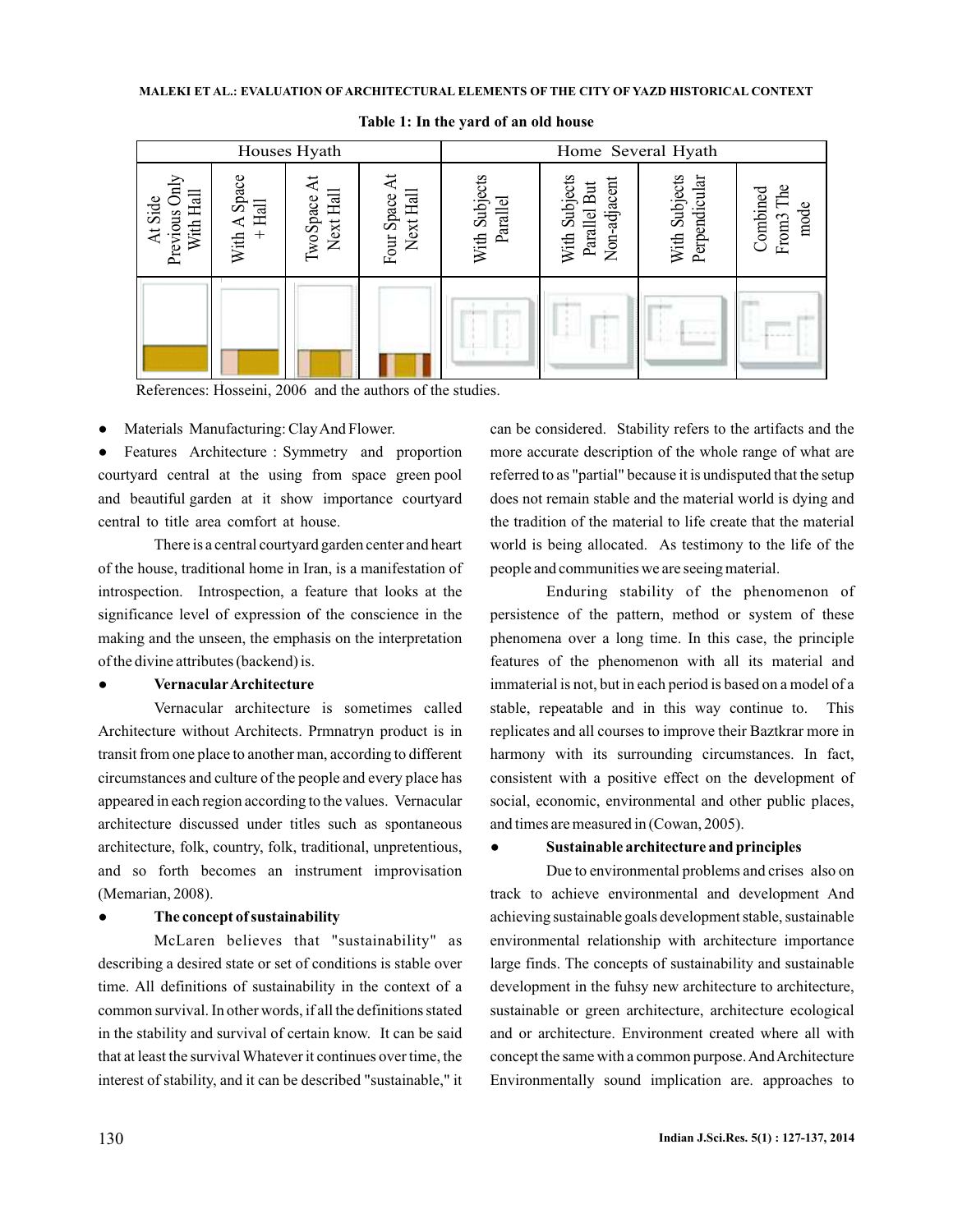| Area                   |      |      |       |       |      |       |       |      |      |
|------------------------|------|------|-------|-------|------|-------|-------|------|------|
| Areas                  |      |      |       |       |      |       |       |      |      |
| <b>Total Buildings</b> | 1400 | 1700 | 35100 | 13800 | 8200 | 17500 | 16000 | 9500 | 3500 |
| Residential            | 8700 | 0300 | 26300 | 1300  | 6800 | 13900 | 13500 | 8600 | 2700 |

●

**Table 2: Number Units Building And Buildings Residential At Level City Yazd in 2009**

sustainable architecture, the lowest ground fuels (fossil) and the maximum use of renewable energy and clean natural thermal comfort (space heating in winter and cooling in summer).

Sustainable Architecture quoting Charles K. Barrett, "the man-made environment, management committed to the principles of ecological compatibility, and resource efficiency. These principles is to minimize the use of nonrenewable resources, improve environmental conditions, and minimize ecological damage The environment is cognitive (Asadpour, 2006). goal of sustainable architecture, the architectural solutions such as the architects of the appropriate environmental conditions related to the three groups (Bahadori and Jacob, 2006) .

## ● **Housing in the context of geo-morphological**

Traditional housing in the cities of Iran has had to adapt to certain environmental conditions. Residents of these cities have historically been enjoying your creativity limits To minimize environmental. Design inspired by ecology in constructing housing solutions with a cost and effort to practice it. Old city buildings and local perspectives and forms of adaptation are examples of inspiration and guidance to provide modern buildings (Dehgan, 2003 ). , a total of nearly all structures in the true traditions of Iran will comply with the residential environment climatic factors. These factors can be seen in all climatic zones of Iran, the form and construction of traditional buildings are all subject to the conditions and climatic factors. Factors that affect the climate of a region, including sun angle, latitude (distance or near the equator), the intensity and direction of seasonal winds, humidity, altitude, and finally the plant surface roughness (Ghobadiyan, 2006).

### **DISCUSSION**

#### ● **Status of housing units in the city ofYazd**

Studies on the conditions of housing units in the city ofYazd as follows:

- The growth rate of new housing units in the fabric of the old city of Yazd is much less than residential neighborhoods.
- The ratio of the total area under the historic fabric of the building is 44.9 percent.
- Most of the old house is owned by a class.

# **Social aspects of housing and housing spaces**

Human behavior derives from the needs and desires of their own, in other words it can be said to meet the man himself on the body and the environment that are associated with it, and it affects the demands of their consistent help. water, plants, air and generally are in contact with the inner garden. Rooms, three-door, five-door, hall and wind, sash windows, balcony, yard earrings and tkhtgah around here are, who continue to work and socialize in this space refer to:

- Hall and Wuthering: Room and communal rituals summer settlement. ■
- Three-door: room, sleeping and fasting especially in winter, spring, and fall down.
- Five-door: community house and a guest house and bed home - spring
- Sash: reception, table cloth and Congregations manor house - spring, autumn and winter stay.
- Tnby: sleep (room located between the two rooms, hall and funnel) settlements summer.
- Upstairs: bedroom and work room spring, autumn and winter stay.
- Earrings: sleep, quiet and libraries.
- Seats in the house: a room that has no windows and the patio is attached to the winters have room to seat (Ansari, 2007).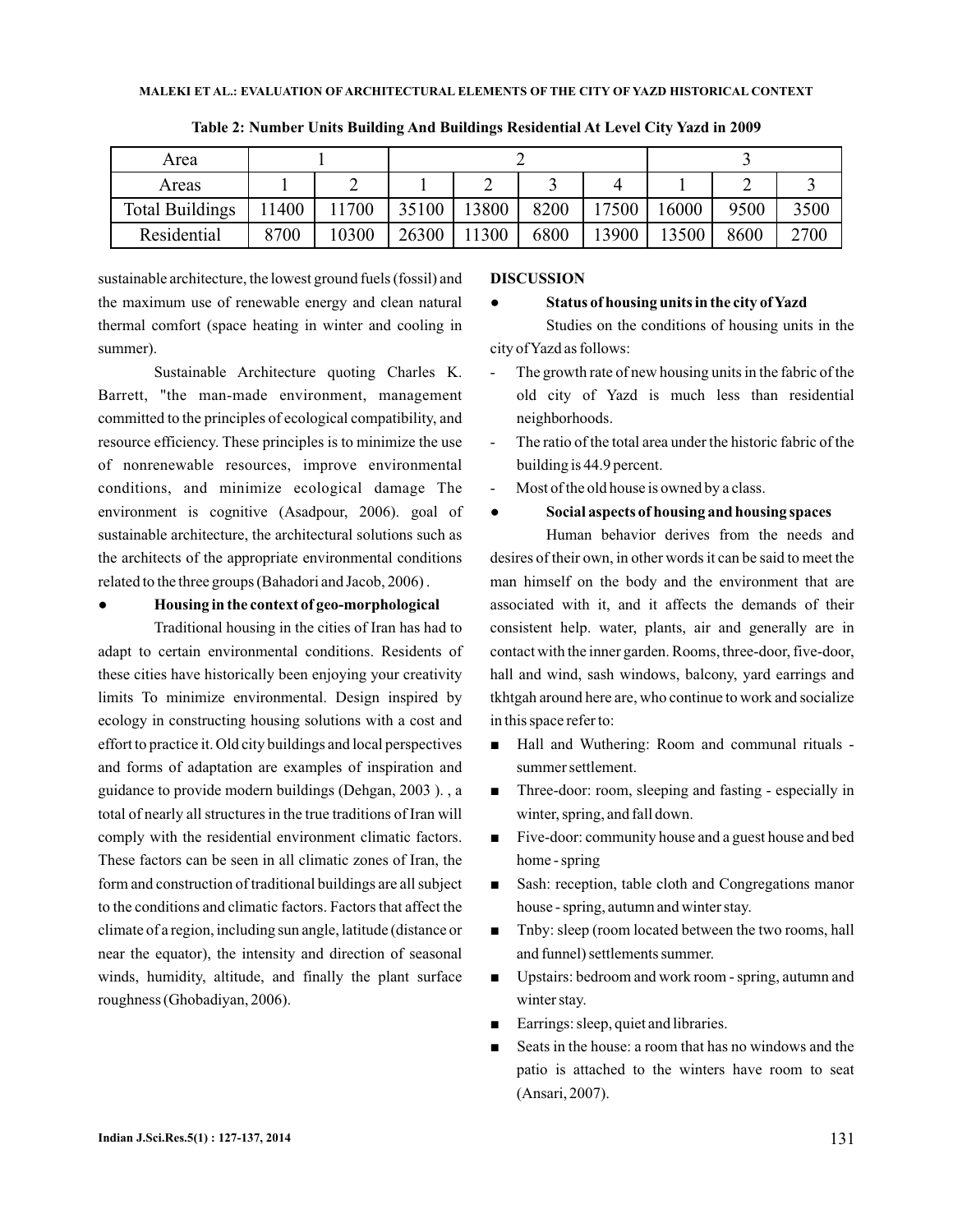### **MALEKI ET AL.: EVALUATION OF ARCHITECTURAL ELEMENTS OF THE CITY OF YAZD HISTORICAL CONTEXT**

In the ancient city ofYazd, the houses are mostly of family. So when it comes to family suites, more than anything, the social and cultural fabric of the residential complex shape , it is the mind alone. Strongest links with cultural characteristics and mode of living is a way of life. Discover the lifestyle and customs of people in one area, we settled into the physical structures that will guide the region. In other words, collection of residential organics are formed when a strong relationship to the social and cultural characteristics. As a result of its physical structure and its inhabitants socially constructs them. Nevertheless, of course, other forces such as economic forces, as well as a significant influence on the climate and other physical structures are determined. But in the case of the strong influence of family and social forces of the SAAir Force is Ray. Cultural and social structure of the family unit in Yazd and quality reasons(Hosseini, 2006).

In response to the tribal family of sweat, so are the members of a tribe, they live together, yet each member of the family are certain privacy. The courtyard of privacy through compliance 's. Social relationships among residents of the neighborhood have the same privacy and security of the physical 's. The shape and configuration of the shared spaces such as vestibule, etc. These are physical. the social interactions between people, so this space is the place.

**Physical dimensions of housing Architect and selfdivided**

With attention to location geographic and status placement city and what the about method building proposed will was and the needs asked by from side people city, architect Yazdi house is the residents it at dell heat and the rig smooth and the cold severe winter they to comfort (relative to conditions time) of their . As the wall and rampart city supplier security he at equal invasions human and wrath nature is the walls of the house the to syntactic other the role the play that. At desert and margin it spaces home should closed at the four walls are. The type organization space not only from perspective natural but from perspective mental and belief also have importance (Memarian, 2008). Plan review some of the historical city of Yazd, for example, plan and construct quality homes Rasoulian as historic homes below shown.

## ● **Quality of Home Rasoulian**

The first note critical importance at plan the home separation it to two section are: courtyard large the focus of home and courtyard small west center section smaller home 's. Plus on the courtyard privacy north home the is the with attention to placement it at the kitchen can it the courtyard the kitchen house to account achieved. These home device input complete composed from help index and vestibule prolific and inlet tubes there. One from the corridors to corner courtyard home connected is and other to parallel two outside the the two section home the been and until to courtyard kitchen along results 's.



**Picture 1 : Southwestern Front Myansra - porch and two side aisles Myansra that are seen in this picture**

**Picture 2 : Northeast Face Myansray Home Rasoulian - sash North view, pool and gardens are seen in this image symmetrical**

**Picutre 3 : East Front of House Myansray Rasoulian - trivial spaces warehouses and a small porch on the front are**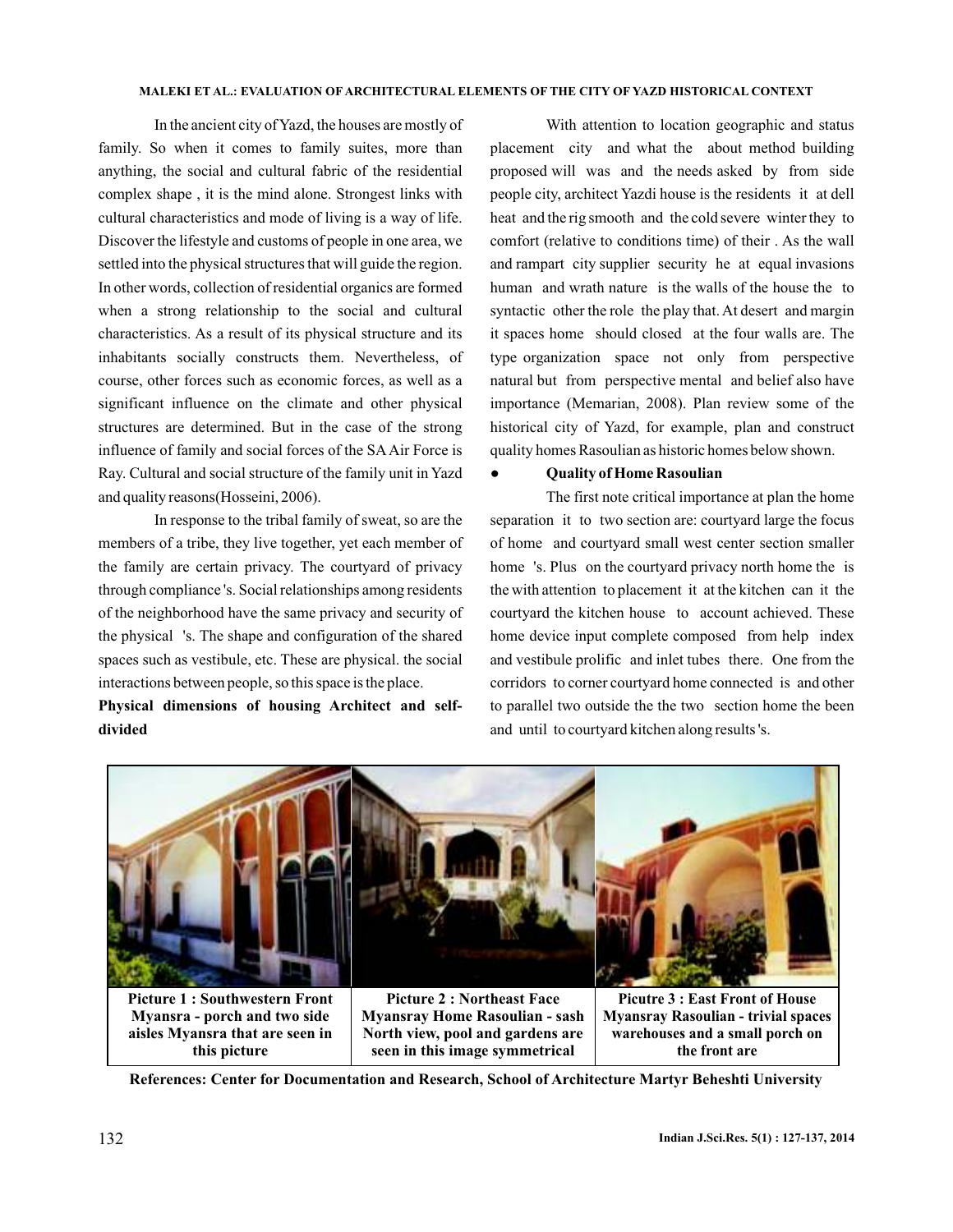**The main components of the old houses and historic town ofYazd**

**• The entries** in more traditional houses, double wooden doors and each door has percussion. Coarser voice had a ring that brought women and men to sound the sound of the percussion hammer Bmydasht.

**•** Vestibule often octagonal or semi-octagonal shape and often has four ears. Short and a small pore vestibule ceiling light is generally domed platform is designed to sit on it . Vestibule to split the different parts of the house several times to access the house was built.

**•** Corridor was narrow corridor of the maze incoming vestibule leading to his house. Maze of corridors for pedestrians to respect the privacy of the home can not be found immediately, current activities at the yard.

**•** Courtyard in the center and heart of the old houses have been building. Central courtyard with veranda on each side, which features the past was seen in Persian architecture . The courtyard venue for events such as religious festivals, weddings and family gatherings, respectively. Four is usually ear. Aspects of life and the surrounding areas are designated. Usually, a pool and a garden in every yard is different depending on local conditions such as weather and different forms of cultural factors is. Pool and garden in most elements of the old houses that was Hyatsazy .

**•** Living rooms that were less important than the Hall and the rooms were more simple. Living, was a gathering place for family and guests are very close to those elements of decorations were very simple.

**•** Kitchens are usually square or rectangular, and the water storage and water were made. In the kitchen, a place for cooking, baking bread and the inside wall of the storage timber and put it Taqchhay food and cooking tools have been built .

**•** Toilet and shower were usually located in the lower level. This is due to its ease of use and also heat water and drainage was performed. Bathroom was divided into two parts, one for changing clothes (the watches) and another for washing (hot house).

**•** The construction of the old houses and the angle of the sun is Qiblah.

**• Baghchal acted** or made in the middle of the central courtyard and a deck that was in the ground. Examples of this are very arid climates such as in space in Kashan, Yazd and Nain seen. In addition acted to provide the necessary molds used in the soil, it also provides access to water has been Qnat .

**• Terrace** is the moon. The free space above the ceiling of the first floor adjacent to the courtyard and made the anthem of summer nights and slept depending on its location in the shadow right on the hours surrounding walls Myandakhth it has been used. In spring and autumn, at all hours of day and night in the summer, has been used .

**• Coastal** location, access to subterranean water in the house and also mosques and public instances in cities including handmade seen. General pattern of the porch, which is covered with a room at the Qanat Turkish or Klmbh is built in the center of a pond .

**•** Windward Rooms are located in the desert in the summer to stay home every summer to stay on the first floor space that the air deflector uses said. Decorate this space as a porch decoration .

# **Climate techniques used in the construction of old houses**

The architecture of the old towns, especially in the desert, could be effective in saving energy, there is the traditional architecture principles, consistent with its favorable climate and therefore the materials are environmental (Yvazyan, 1992). So in this context refers to the use of climate measures in housing construction Old Yazd.

#### ● **Climate technology orientation**

In making the choice for Iran's housing placement and housing are very important in a way that was entirely due to geographic and climatic conditions, solar radiation and wind direction (either favorable or unfavorable) and specifies the location of the type is. Our architecture is based on the experiences of the features of climate, sun and wind and other factors have on the way home Svyaby climate in Iran had been different. Tuesday Ron fundamental in this regard include: Order (Northern East - South West), including towns central as tehran, Yazd, arranged and Tabriz North West Iran, Isfahan Ron (North West-South-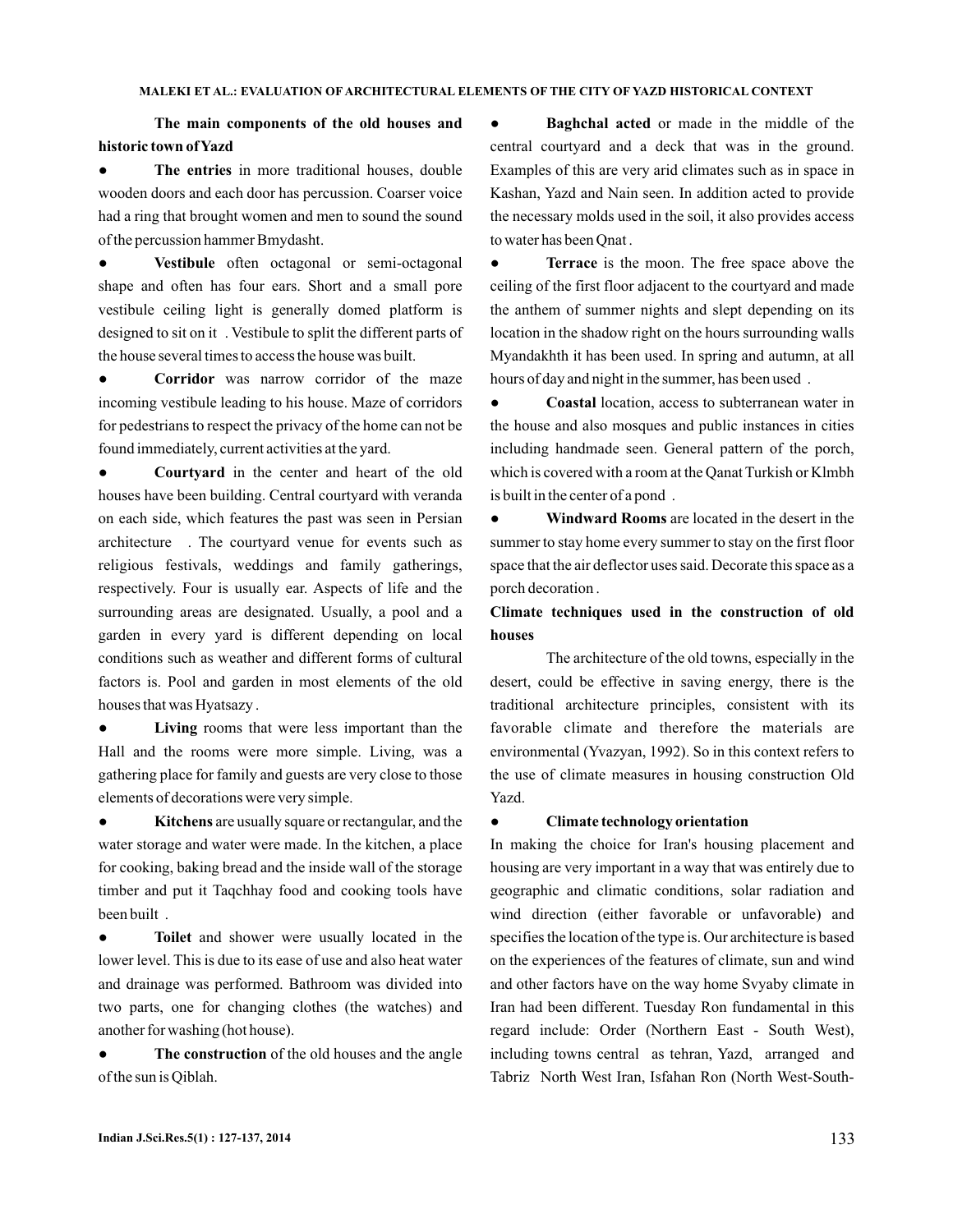

Order RonRonKermaniEsfahani Ron **Figure 2: Ron Iranian architecture**

East), including Isfahan, Pool, Shiraz and etc. and Ron Kerman (East-West) include towns Kerman, Hamedan, Towns West Azerbaijan, Disposition and etc. Best direction settlement building The at each climate show found (Memarian, 2008).

Ron's direction in Order No. Mall buildings to the east - to the south-west (the direction of the trend is almost the Qibla). In cities like Kashan, Tehran, Yazd and Tabriz had. One of the factors influencing the selection of this trend, placing the city in the vicinity of a mountain or a mountain. For example Yazd between two mountains, mountain lions and mountain Khrayq is located. In cities such as Yazd and Kashanwas believed that the east - west lousy time (ibid.: 136). We did not observe this creates a serious problem in some cities such as Yazd is. By this logic, many homes are built to Ron Kermani. These houses are very hot in summer and very cold in winter and not habitable (Qlmsyah, 2002).

## ■ **Climate Technologies sinking at Heart Soil**

Atmospheric conditions and temperature fluctuations have little effect on underground structures such as earth retaining structures to protect against these changes (Ghobadiyan, 2006). Daily changes in temperature of the earth's surface temperature is similar, but much lower,

less changes. 5 to 6 meters in depth is nearly constant (equal to an annual temperature of the air temperature). Ground is always cooler than the air in summer and warmer than the ambient air in the winter. Throughout South and Central Plateau of Iran, under ground cellar dweller as the hot days of summer.

InYazd, the heat inside the building on the first part of the thermal equilibrium will be a great help with creating spaces like basement, yard, coastal, spring house, you can be safe in the summer heat and radiation.

## ■ **Half a fan at the plant moisture**

There are plants in addition to increasing the relative humidity in the summer can cause shadows from the sun to reduce heat. Other characteristics of the trees, the wind's direction and to alleviate. Trees for use in residential areas are divided into two categories: evergreen trees or conifers like pine and cypress trees and shed or hardwood (Ghobadiyan, 2006). The selection varies depending on the climate. Gardens with trichet and, trees low water whether, preserved shadow and playing role at production and the beauty - moisture deficiency environment the compensation the to. The levels green the absorption radiation radiation sun barrier reflection re-rays and more unknown asked heat are. Trees to reduce dust, noise and air cleaners are also



**Figure 3 : Ground plans of houses and sections in the Yazd city**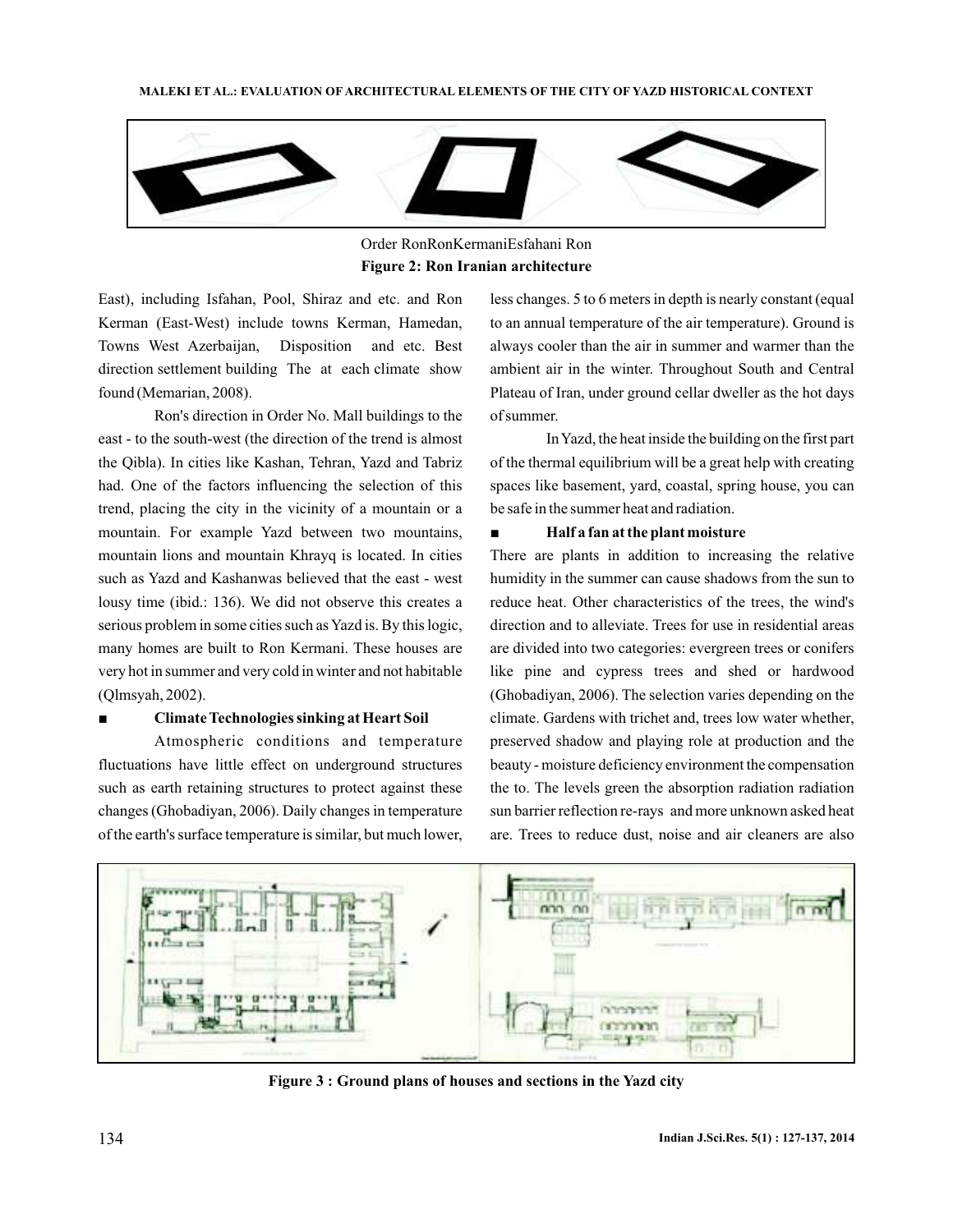effective transition.

To sample Yazd, Evaporation water can be cause reduction temperature air will. The evaporation a space enclosed, like courtyard internal to area water the moisture relative air and temperature depending on the water there. A sunken garden can be one hundred percent effective in reducing air courtyard.

## ■ **Climate yard art creation**

Has an important role in shaping the introverted courtyard houses, as privacy policy of ownership, unity of some elements of the house, connecting several spaces, to create lush and lively environment, artificial ventilation through a proper wind flow, an important element In order to organize the different areas as sanctuary for family comfort. Building a garden pond and water garden by planting Mosaffa and has been circulated to the four walls, due to the conservation of landscapes, buildings and courtyards built up in four directions, the protection of buildings and landscapes around the yard and in Family life and moral values and traditions of all ethnic and religious principles are observed(Zmrshydy, 2008).

The geo Yazd radiation as the main issue is to provide people with comfort conditions, the heat is radiated in the day and at night due to dry weather, with the temperature difference is great. Thereby making home

spaces embedded in the Four Seasons and the problem has been dealt with.

#### ■ **Climate Msal fan of good**

Building materials, in addition to the ability of the structure and the economic and security interests nearby places, environment, energy, show the best form of exploitation. The materials used in the homes of traditional indigenous energy have been observed. Yazd materials used mostly clay and bricks.

#### ■ **Climate Roofing Manufacturing Technologies**

In traditional homes, the roof top the and a yard at roof there brought the at night of summer sleep use have been 's. The the walls shadow commissioning on part from roof at hours different day of climatic secondary the have. Plus thus, type and the roof at iran with attention to climate the choice have been 's. Mostly in yazd roof dome is made. Caused by a dome shape, they are constantly exposed to the breeze. At night the roof then the heat will disappear faster. The domed roof radiation intensity is not uniform in all procedures. Near the junction of the dome roof is more ghosting, especially if the dome is shoot (Tavassoli, 2002). In some cases by two-shelled roof of the building Pnam say that it will be flat.



**Figure 4 : Overview of the holes in Yazd**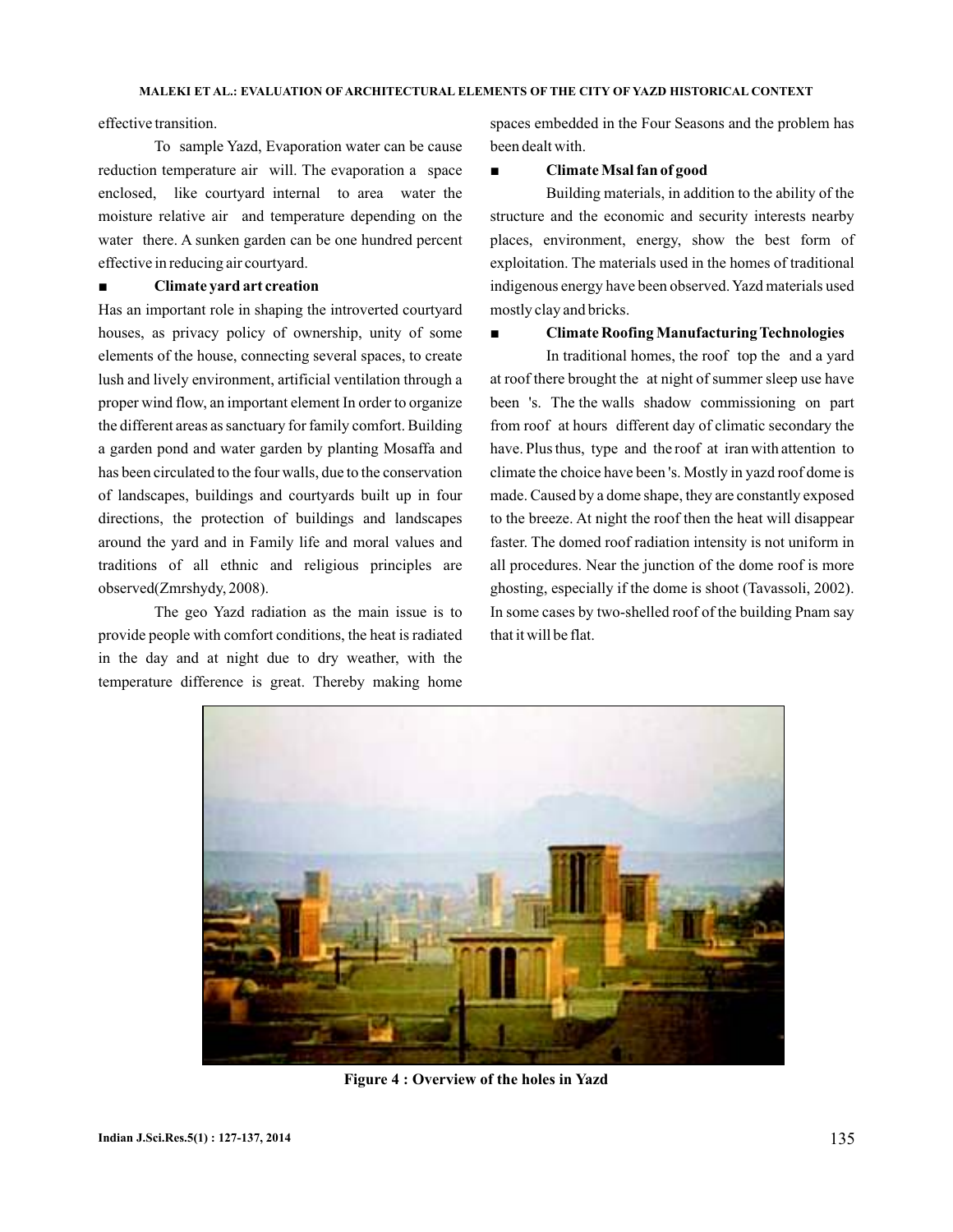### ■ **Regional ventilation fan with the wind**

Almost all human activity in the lower atmosphere, which consists of a boundary layer wind flow is done. Solar radiation and wind flow caused by heating and cooling of land and sea, Areas with warm and humid climate, most suitable for wind gust need to have thermal comfort . 's thermal comfort in urban spaces as well as residential units should be created because the presence of both citizens and the vitality of urban areas, followed by the researcher is (Ismail, 2010).in Yazd not use the air conditioning to be in this area in order to cool the air inside the funnel is used. Windward works based upon it catches the wind to draw air into the intake structure and the reaction force to push the hot air out of contaminated used to be. Wind vanes inside the barrier or Badgyrbrkhvrd will be forced to pull the gap back to the other Badgyrkh wind have contaminated the air and bent to the wind and ventilators, and suction machines.

## **CONCLUSIONS**

Registration as a fundamental concept in human life, far beyond the functional satisfy human curiosity about the past, so that as soon as it "represents the whole life story is remembered for companionship without making it to the soup tracheal the present and the future is impossible".

Yazd, Iran is among the most ancient cities in the validity of traditional urbanism , and this is reflected in its architecture. According to traditional housing architecture of the city of Yazd, the use of natural conditions, construction coordination and compliance with conditions (applying climate) that have been mentioned. Using the elements, materials, characteristics of their creators and climatic factors related to environmental performance, special talent in balancing the temperature of the panel. Nowadays attention to the architecture and development of indigenous technology measures the importance of both climate is not so, because the population and the use of nonrenewable energy sources used in housing, industry, etc., has its consequences in the future fear will be ignored .

Also you can see the spaces formed by the elements, it has the potential to meet human needs hierarchy (with Maslow's theory of hierarchy of human needs).

Physiological needs (related to the plant itself) to provide the comfort desired orientation, the light and sunshine, air and tapping trees and making connections with nature are provided and of second-order requirements associated with the home space due to its various features - the beauty of appearance and operation of fruit trees belonging to the senses and create comfort and security (physical and materialistic) - Man needs to be supplied. Context of the needs associated with higher self-esteem, intellectual and spiritual virtue, introverted space, the space (with interior and exterior design or porch) and most of all geometric stability and stillness and silence, thought-provoking and home decoration it has been conceivable. Why The sense of stillness and silence, contemplation and reflection introduction to human thinking provides an introduction to the mind and heart focused on substantial growth bedder and humans can be optional.

There relaxed (in order to meet the needs hierarchy) can be primarily due to the physical comfort of home, and then there are mediated by psychological safety and the environment as they thought. In this respect, silence and stillness (Johann plasma as one of the main architectural requirements of the new millennium is called) dominated the space because of its excellent architecture in the heart, and knowledge, and thus it is God who ultimately rational and spiritual growth and rewarding mental and follows her heart.

## **REFERENCES**

- Abdolhosiny J., 2011. adapted by and Baku-Tabriz design houses with indigenous culture, climates, Garden, 18, Tehran: 30
- Agha Safari M., Amiri M., Daneshpour J. and Beheshtian M. J., 2010. Quantitative and qualitative characteristics of housing in the historical context in Yazd (1976-2005), Studies in Islamic Persia, second edition: 69.
- Ansari M., 2007. The effect of lifestyle on the fabric of the old city of Yazd Family, Planning an undergraduate dissertation, School of Art and Architecture,Yazd: 30-35.